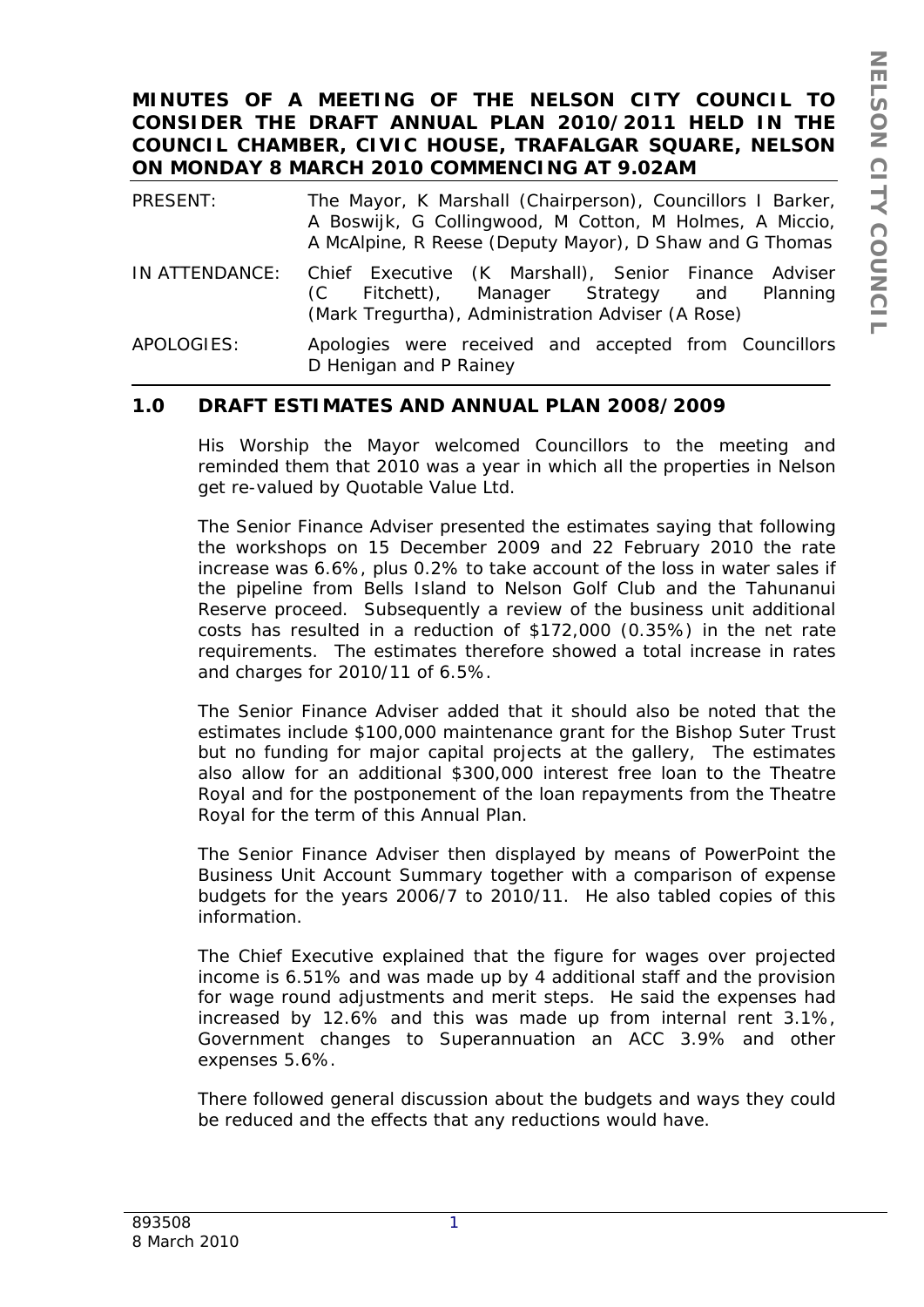There was some discussion regarding Council's legal expenses and the Chief Executive said that Council was saving in the region of \$100,000 a year, and this included the costs for Mr Altments. In answer to a question, the Senior Finance Adviser said the total cost of staff for the organisation was in the order of \$19.5 million per annum.

There followed some discussion regarding Council's role as both a regional and territorial Council and it was agreed to make a statement in the Chief Executive and Mayor's commentary to the draft Annual Plan regarding this dual function and the costs involved.

In answer to a question regarding the increase in the charges for photocopying the Chief Executive said that it was the result of the amount of consultation the Council had undertaken and is going to undertake.

There was a suggestion that Council should look at its non-core activities as areas in which costs could be cut.

There was also concern expressed that if GST increased this would affect the bottom line of the fees and charges made by the Council.

In answer to another question the Chief Executive said that the Council's estimates are in line with the Nelson Community Plan but the biggest impact would be on what was going to happen regarding the Performing Arts and Conference Centre issue.

#### **1.1 Trade Waste and Wastewater Charges**

The Senior Executive Infrastructure, Michael Schruer, joined the meeting and referred to a memo circulated with the agenda dated 4 March 2010. He said that there would be a significant increase in trade waste and wastewater charges in the 2010/11 financial year as result of recent treatment plant upgrades at the Nelson North and Bells Island Treatment Plants and also as a re-valuation of the sewerage business unit assets which had increased depreciation costs.

Another factor, he said, adding to the charges was that the volumes of wastewater discharged had reduced, possibly due to waste minimisation practices, or the economic recession, which has also impacted on unit rate charges as many of the costs of operating the treatment plant are fixed. He then referred to the table in the memo which showed the total treatment and conveyance costs for the current and next financial year. He said these figures would have to be incorporated in the Annual Plan and this was agreed.

There was some discussion regarding interest rates and the Senior Finance Adviser said interest rates had increased 0.75% since the Community Plan had been adopted, and he warned that they may increase even further.

Attendance: The meeting adjourned for morning tea from 10.15am till 10.35am.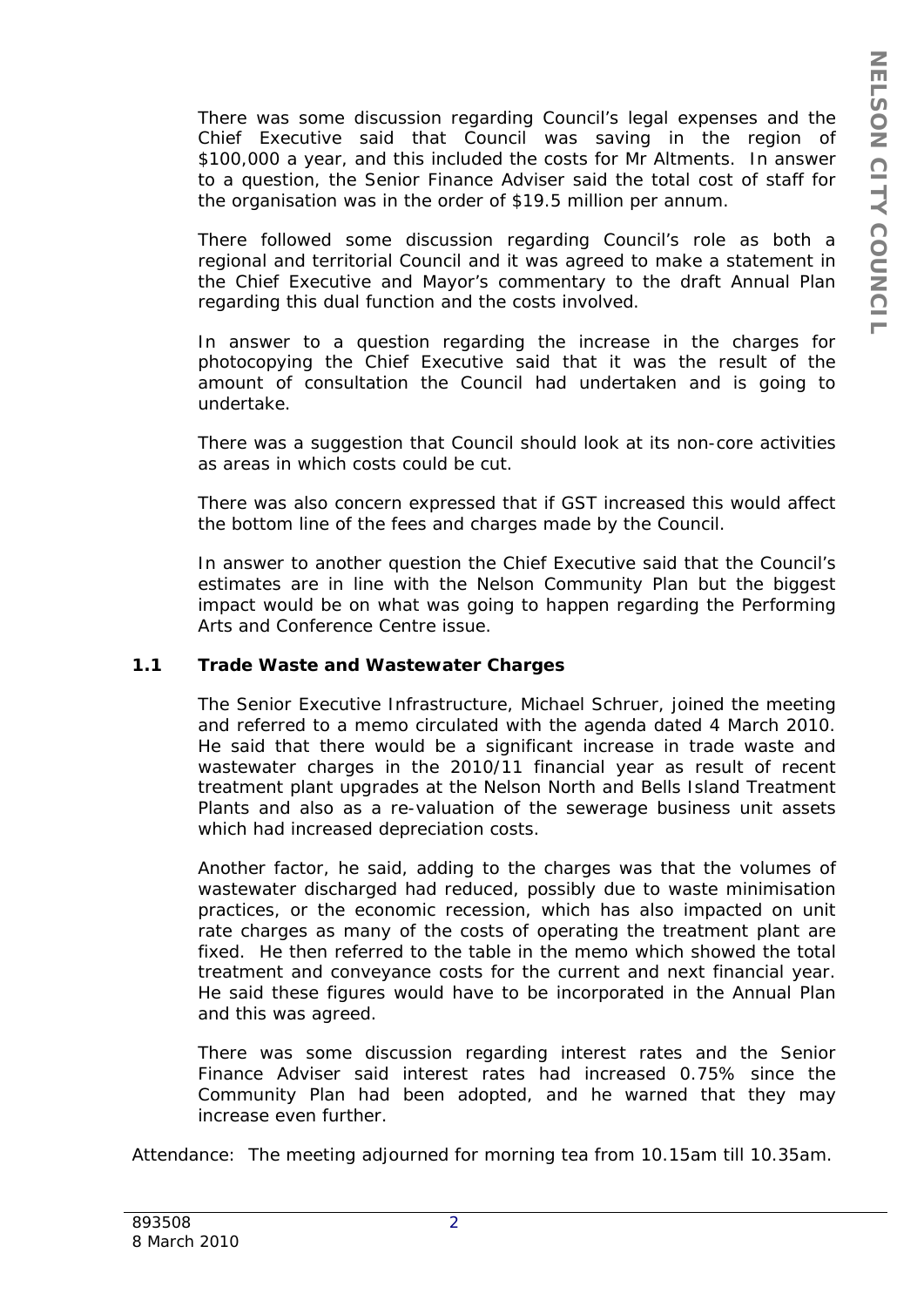His Worship the Mayor directed that the meeting now turn its attention to item 4 on the agenda.

# **2.0 RATING REVIEW**

Document number 882284, supplementary order paper number 1, pages 1-17 refer.

The Rates Clerk, Theo Aitken, joined the meeting and the Senior Finance Adviser presented the report which contained the recommendations of the Rating Review Working Party. The Senior Finance Adviser said that the Working Party had been reviewing the City's rating system for 2 years and had concluded that now is not an appropriate time to proceed with major changes to the rating system. However the Working Party was recommending three less significant changes; the introduction of a new fringe commercial differential and the abolition of the urban farmland and small holdings categories. The Senior Finance Adviser drew the Council's attention to page 15 of the report which outlined the effects on the various categories of ratepayer. There was general support for the latter changes.

Resolved

*THAT the Council include, as part of the 2010/11 draft Annual Plan, a proposal to abolish the Urban Farmland and Small Holding categories;* 

*AND THAT the Funding Impact Statement be amended accordingly.* 

Holmes/Miccio Carried

### **2.1 Commercial Differentials**

Councillors Boswijk, Miccio and Thomas declared an interest and took no part in the discussion of this item.

While there was some sympathy shown for the philosophy behind the proposal it was felt there was need for more work to be done and it was agreed to bring a proposal to next year's Annual Plan.

Resolved

*THAT the Council, being mindful of the inequity issues with regard to Commercial Rating within the City, supports in principle the notion of reviewing the commercial differentials as set out in report 882824;* 

*AND THAT as more work is required the Chief Executive be requested to bring a further report to Council after October 2010.* 

Collingwood/Holmes **Carried**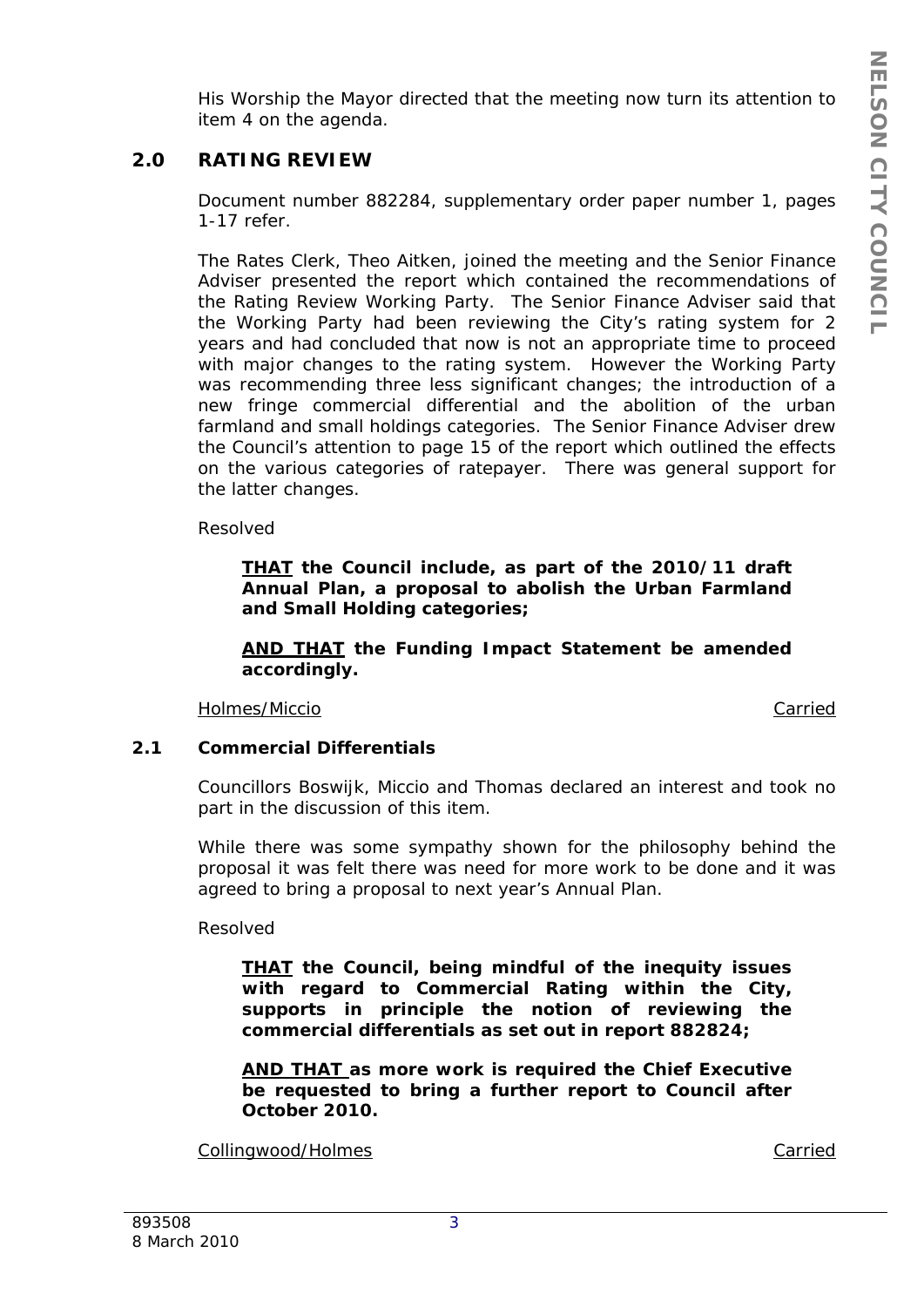### **3.0 DRAFT ESTIMATES AND ANNUAL PLAN 2009/10 CONTINUED**

#### **3.1 Saxton Field Stadium**

The Senior Finance Adviser tabled a paper setting out the situation with regard to the funding of Saxton Field Stadium. He advised that Council had received an amended final costing and as a result the estimates needed to be increased accordingly and the Council had to decide how the additional costs were to be funded.

The Divisional Manager Community Services, Susan Coleman, and the Manager Community Projects, Andrew Petheram, joined the meeting and tabled a proposal requested by Council to enable final payments for the Saxton Field Stadium to be made. The Council generally agreed to the proposal as tabled.

Resolved

*THAT to enable final payments to be made for the development of the Saxton Field Stadium, a loan be made to the Saxton Stadium Society of \$191,015 of which \$77,000 is to be repaid when the Society receives donor funding and the balance is to be repaid when the society receives funding from the Tasman District Council;* 

#### *AND THAT a further \$105,115 be written off;*

*AND THAT the above be subject to the Saxton Stadium Society entering into further discussion with the Tasman District Council with the aim of persuading that Council to contribute \$114,015 towards this cost.* 

#### Collingwood/Cotton Carried

The meeting then went on to discuss the other three bullet points on the tabled proposal subsequently agreeing that they should be added to the resolution that had just been passed.

Resolved

### *THAT the following be added to the resolution regarding the final payments for the development of Saxton Field Stadium be also subject to:*

- *Netball Nelson agree to waive its rights to any remaining equity in the original netball/football stadium*
- *Issues surrounding ownership being resolved to Councillors' satisfaction*
- *All relevant sporting codes support the use of Saxton Field Stadium for Rugby World Cup 2011.*

His Worship the Mayor/Miccio Carried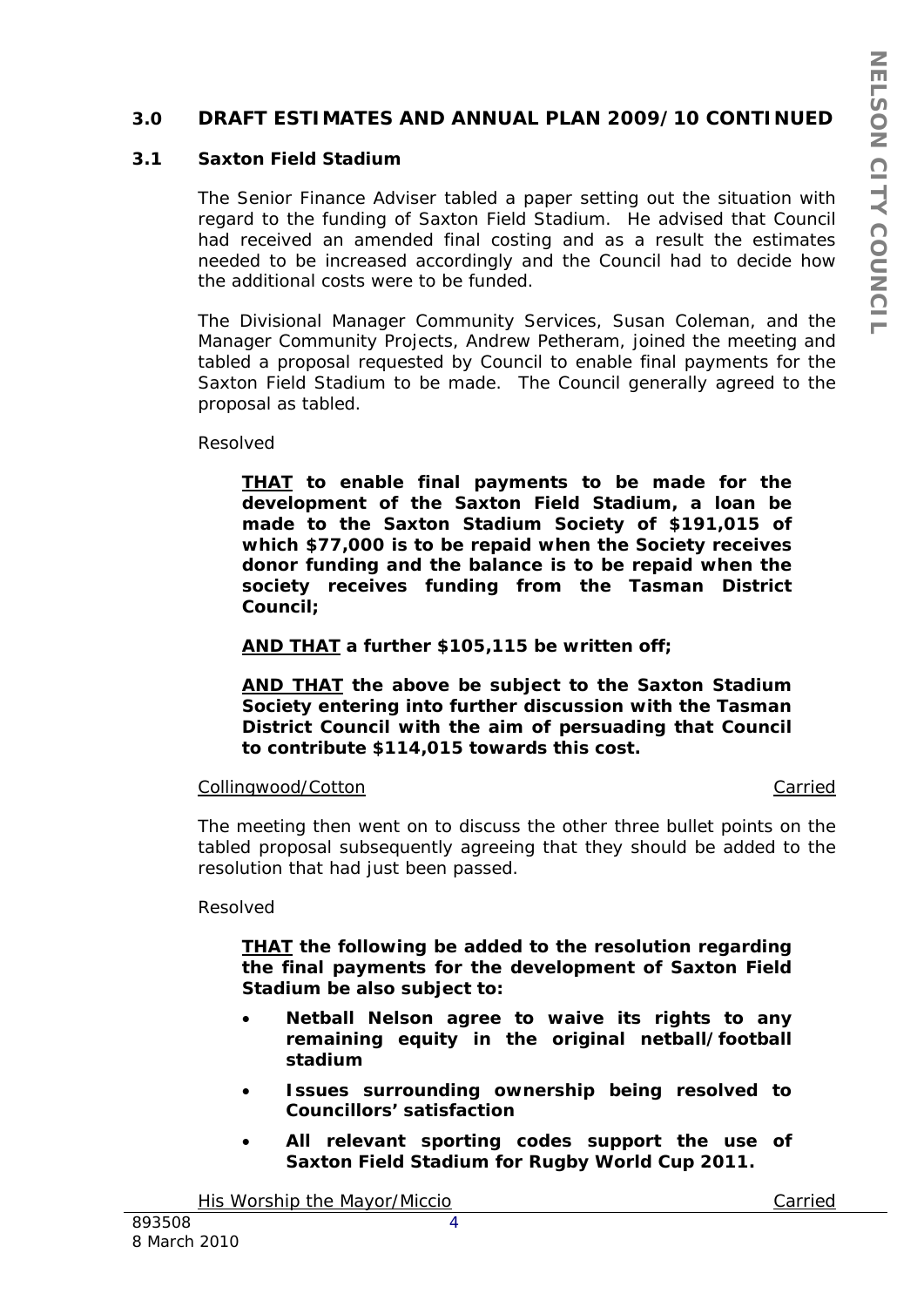There was a request for a workshop to bring Council up to date on all the development issues at Saxton Field and a request was made for a map to be produced for Councillors showing all the developments, what they had cost, what they will cost and where the funding had or would come from. The Manager Strategic Planning and Administration, Mark Tregurtha, advised that the workshop for Saxton Field was scheduled for 23 April.

Attendance: The meeting adjourned for lunch from 12.30pm-1.05pm during which time Councillor Collingwood and Councillor Holmes left the meeting.

# **4.0 SAXTON FIELD CRICKET, ATHLETICS AND FOOTBALL PAVILION**

The Divisional Manager Community Services, Susan Coleman, and Manager Community Projects, Andrew Petheram, joined the meeting. Councillors were advised that Nelson Cricket had concerns about the cricket resolution passed by the Governance Committee on 6 August 2009. Cricket Representatives had met with the Mayor and Councillors Boswijk and Rainey to discuss the concerns. Of particular concern was one of the clauses in that resolution which stated:

*AND THAT work not begin on the construction of the Pavilion until both Councils are satisfied that all of the sports codes share of the funding is attainable.* 

The Divisional Manager Community Services summarised the situation and said there were three issues to be addressed; the timing of the funding coming from Nelson Cricket, who had advised they cannot access funding until there is a signed tender, a request from Nelson Cricket to go outside the Council's naming rights policy, and the request for an additional \$500,000 for the project. It was agreed to defer consideration of these matters until the following day after hearing from a representative from Nelson Cricket.

## **4.1 Development Contributions**

The Senior Executive Infrastructure, Michael Schruer, and the Divisional Manager Planning and Consents, Richard Johnson, joined the meeting and spoke to the proposed amendment to the Community Plan 2009/19 Vol 2 page 51 clauses 2.8 and page 57 clause 3.9(d). There was some discussion regarding when Council should require the payment of Development Contributions and it was agreed that a paper setting out the new amended clauses would be brought to the meeting the following day.

# **5.0 FEES AND CHARGES: RESOURCE MANAGEMENT ACT**

Document number 878292, agenda pages 1-17 refer.

The Divisional Manager Planning and Consents, Richard Johnson, joined the meeting and presented the report.

Attendance: Councillor Collingwood returned to the meeting at 3.16pm.